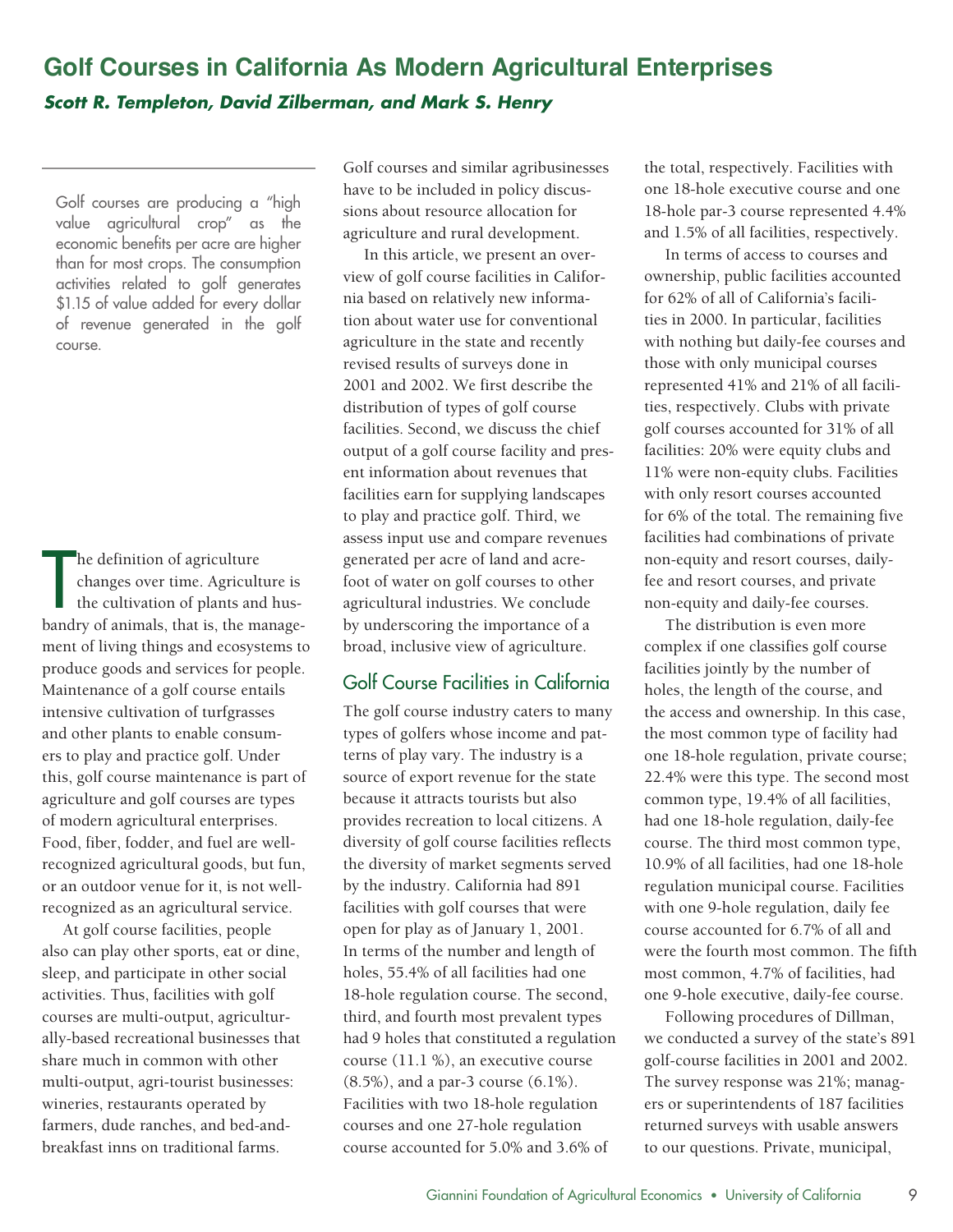daily-fee, and resort facilities with an 18-hole regulation course accounted for 26.2%, 18.2%, 15.0%, and 1.6% of respondents, respectively. Non-resort facilities with a 9-hole non-regulation course and those with a 9-hole regulation course represented 10.7% and 9.6% of respondents. Non-resort facilities with 36 holes, 27 holes, and 18 non-regulation holes accounted for 8.0%, 5.3%, and 4.3% of respondents, respectively. The response rate to a similar survey was 17% in Florida.

#### Revenues from Golf Facilities

People spent \$4.414 billion in total at California's golf course facilities in 2000. The most important product of a golf-course facility is a round of golf. Golfers in 2000 played 41.1 million 18-hole-equivalent paid rounds in California. They paid \$1.668 billion in golf membership dues, green fees, golf car fees, advanced booking fees, tournament fees, and miscellaneous charges to use California's golf courses in 2000. Payments for rent of golf cars, pull carts, and caddy services, as well as payments of trail fees for annual use of personal golf carts, were \$235 million of this total. In addition to \$1.668 billion, golfers also paid \$76.9 million in ball-bucket charges and fees to practice at on-site driving ranges. In total, people paid \$1.745 billion in 2000 to play and practice golf at the state's golf course facilities. This amount represented only 40% of the total receipts of golf course facilities in the state.

Other expenditures at golf course facilities included \$980 million for food and beverages, \$825 million for lodging, \$252 million for merchandise from on-site golf shops, and \$85.0 million for clubhouse rental.

Direct, indirect, and induced sales generated \$4.631 billion in personal income and \$1.396 billion in taxes in 2000. Direct sales supported 63,055 jobs and, through indirect and induced sales impacts, an additional

40,405 jobs. The total value added by the facilities was \$5.081 billion and accounted for 0.39% of the California's gross state product in 2000.

## Golf Course Maintenance as Farm Work

Golf course superintendents and their staff manage turfgrasses, trees, and other plants in precise configurations to maintain courses, practice greens, and driving ranges. These landscapes provide venues to play and practice golf. Superintendents and their staff also manage water bodies, clubhouse grounds, and other landscapes around the facility to enhance golfing, dining, lodging, shopping for golf-related merchandise, and other recreational activities. They spent a total of \$821.5 million in 2000 for agricultural management of golf courses, driving ranges, and other landscapes at the facilities in California.

The largest part of this expense was \$686.6 million to maintain and improve golf courses and other landscapes around the facilities. This estimate covers wages and salaries, purchases of plant materials, pest management costs, fertilizer expenses, water charges, minor repairs of equipment, and any other expense for the care of trees, shrubs, grass, other plants, and water features on grounds around the facility. Capital expenditures on major equipment for golf course maintenance, installation of new irrigation systems, renovation of a significant planted area, and other landscape improvements constituted the remainder of the \$821.5 million.

Maintenance and improvement of the landscapes at a golf course facility entail numerous jobs, some of which are highly skilled and require periodic certification. These positions include golf course superintendent, assistant superintendent(s), head mechanic, assistant mechanic(s), foreman or forewoman, spray technician(s), head gardener,

gardener(s), irrigation specialist(s), and grounds crews. In total, superintendents and their staffs worked the equivalent of 13,841 full-time jobs to care for golf landscapes in 2000.

# Use of Land and Water

California's golf course facilities in 2000 covered 137,297 acres. The area includes golf courses—tees, fairways, greens, roughs, sand bunkers, water bodies, and paved cart paths—practice greens, driving ranges, clubhouse grounds, undeveloped land, parking lots, surfaces of clubhouses, tennis courts and swimming pools, and other hardscape. Golf course landscapes exclude all impervious surfaces except cart paths. They occupied 120,907 acres and consist of golf courses, practice areas, clubhouse grounds, and undeveloped land. Superintendents used 340,406 acre-feet of water to irrigate 88,738 acres of golf courses, driving ranges, practice greens, and lawns around clubhouses in 2000.

## Comparisons to Traditional **Agriculture**

Table 1 presents a comparison of resource use measured by revenue per acre of land and acre-foot of water among various agricultural commodities and golf courses. The results demonstrate the high variability in terms of revenue yield per acre between different crops. Field crops like grains and rice produced much less than a \$1000 per acre in 2000 and less than \$100 per acre-foot of water, while fresh tomatoes and some truck crops generated close to \$10,000 per acre and more than \$2000 per acre-foot of water. Table 1 shows expenditures to play and practice golf at golf course facilities were 8.8% of \$19.904 billion, the farm-gate value in 2000 of all conventional agricultural commodities except apiary, dairy, livestock, and poultry products. The land area and water use on golf course landscapes were 1.4% of the